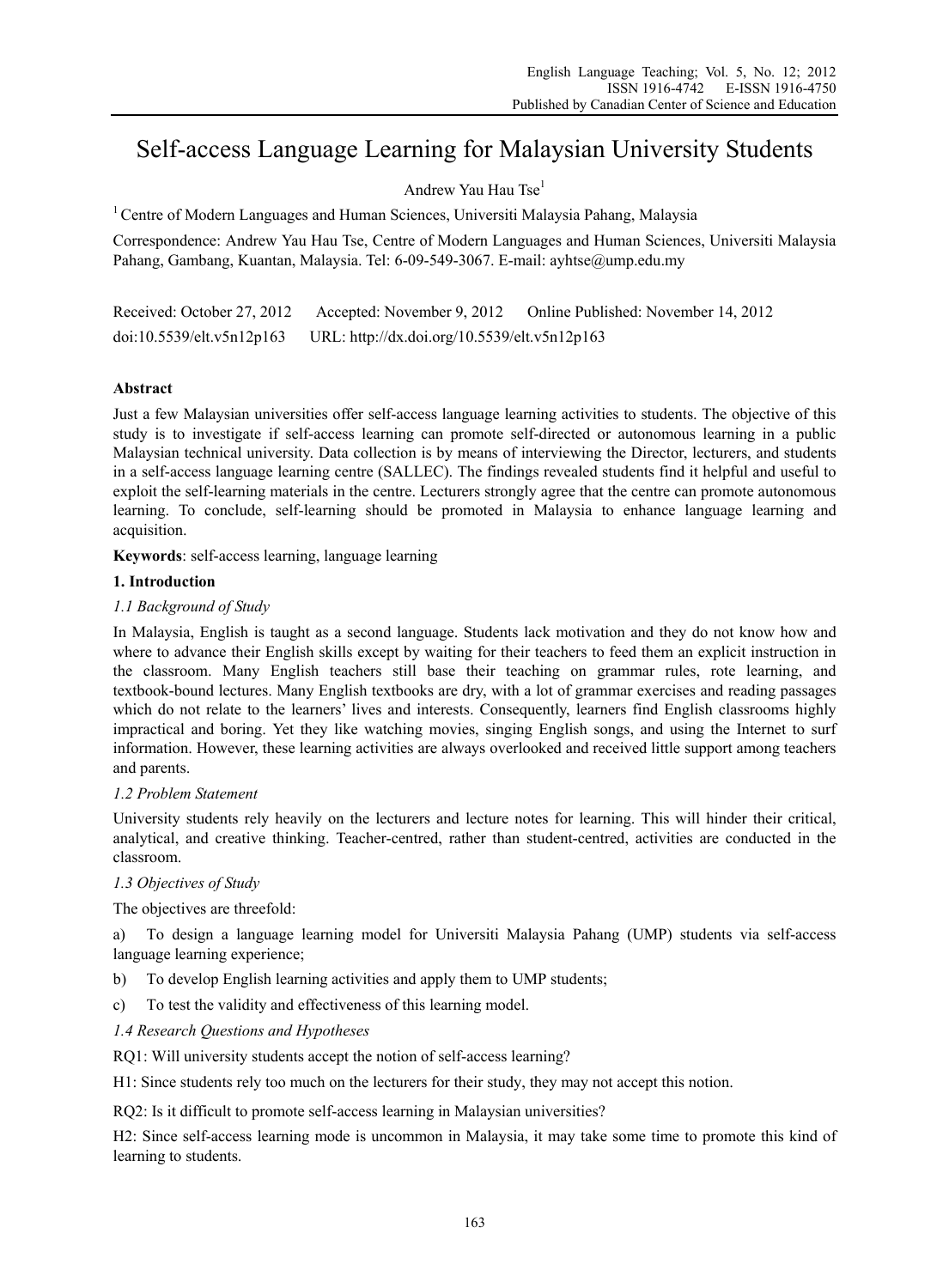# *1.5 Significance of Study*

The result of the present study will benefit students, lecturers, educators, government officials, and researchers since self-access learning is something new in Malaysia.

## *1.6 Scope of Study*

This study will involve all UMP students in Gambang, especially first year students. Online language learning websites will be provided in, for instance, listening, speaking, reading, and writing. These sites will be uploaded on the Centre of Modern Languages and Human Sciences (CMLHS) portal for one semester (3.5 months). Language teachers and lecturers are also involved in this research.

## **2. Literature Review**

Nowadays students engage themselves in out-of-class (OOC) activities to learn English. OOC means any non-assignment activities that learners do in English language either academic or non-academic related when they are outside of formal classroom setting with or without intention to learn or practise English. In other words, students can learn English unconsciously in the OOC setting.

Benson (2001:62) defines OOC as any type of learning that occurs outside the classroom which includes 'self-instruction, naturalistic learning or self-directed naturalistic learning'. Researchers started to pay attention to language learning in OOC context only thirty-four years ago when the first major study concerned with OOC and language proficiency was conducted by Seliger (1977).

Seliger (1977) identified two types of learners: a) high-input generators (=learners who were active in classroom interaction as well as consciously work on their English outside the classroom) and b) low-input generators (=learners who are passive in their English learning both in and out of the classroom. The present study has a focus on the second type of learners.

Nunan (1989) started his research by studying forty-four successful EFL (=English as a Foreign Language) learners in Southeast Asian countries to explore the common efficient patters in their learning. The learners provided a list of OOC activities and variety of sources outside the classroom. Further, he surveyed advanced students to rank factors that help enhancing their EFL competency (Nunan, 1991). The top three answers were: a) conversation with English speakers or in groups; b) finding opportunities to practise English outside the classroom; and c) accessing media such as radio, TV, and newspapers. Clearly, Nunan's studies revealed that, outside the classroom, successful learners activating language via utilizing supply of resources. In addition, "the determination to apply their developing language skills outside the classroom" (Nunan, 1991:175) is pivotal for learners' L2 (=second language) development.

Freed (1990) explored the OOC French use of a group of thirty-eight learners in a study abroad programme in France. Her findings depicted that different learners benefited from different activities. Low competency learners tended to benefit from interacting with people more than higher level students did while high competency learners profited from interacted with materials such as newspapers, book, and TV. She noted that low competence learners who were more involved in interactive context tended to show distinct improvement in English learning.

Self-access language learning centres (SALLECs) can help students acquire English and assist formal classroom teaching. "...self-access centres encourage attendees to be extremely competent and resourceful language, cultural, and social learners" (Nathan, 2011:19). Hence SALLEC is chosen to be the source of data for analysis.

## **3. Methodology**

Qualitative research method is employed in this study. Data collection is by means of interviewing the Director, lecturers, and students in one Self-access Language Learning Centre in Malaysia, that is, Nottingham University in Kuala Lumpur*,* to examine the current self-learning activities. It is noted that just a few universities in Malaysia offer self-access language learning support to undergraduate and postgraduate students. Data collected from the centre were analysed leading to the creation of a learning model. In order to check the effectiveness of this centre, a virtual self-access centre (VSAC)(see Appendix A) is uploaded on the CMLHS portal for one semester (3.5 months) for student use. The frequency of using this virtual centre is recorded.

# **4. Results and Discussion**

## *4.1 Result*

The SALLEC is established by the Centre for English Language Education (CELE) in 1992 to help international students improve their English for academic study at the University of Nottingham in Malaysia. CELE has built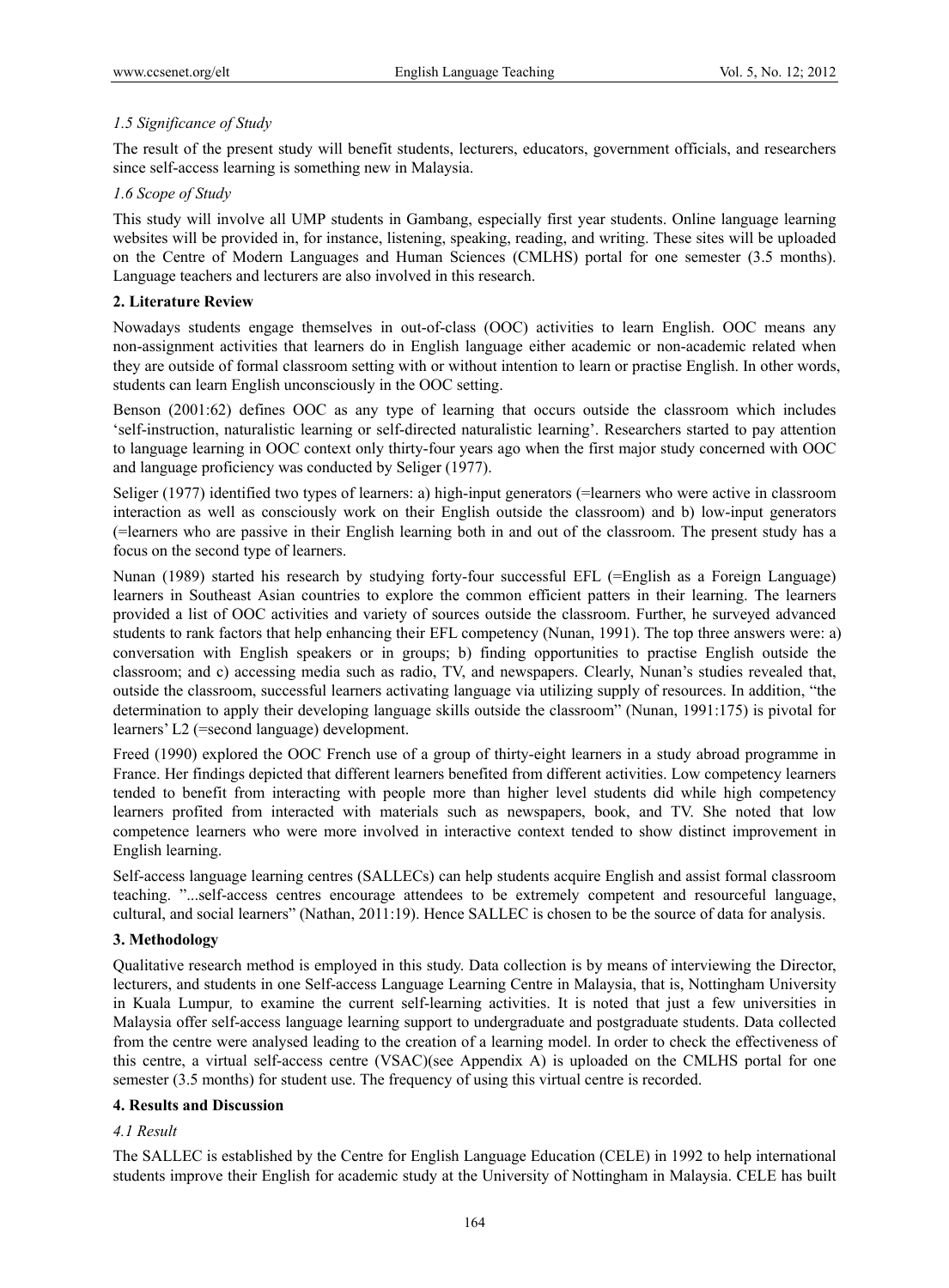up a reputation as a student-centred organization committed to empowering its students to succeed in their chosen academic and professional fields. Online tutors (members of staff at CELE) stand by for individual online consultations. The objective of SALLEC is to improve specific language skills such as listening, speaking, reading , writing, vocabulary, and study skills. With the presence of the discussion board, students can share ideas, information, and comments with other international students. Students find it useful and helpful in learning English and tutors find it practical to help students learn English.

On the usage of the VSAC, table 1 (Appendix B) shows the majority of students (181 hits) made use of the listening websites to improve their listening comprehension skills. The lowest usage is vocabulary (6 hits), perhaps they think that this is unimportant. Overal, the usage is very low which indicates that students are not aware of self-learning and their attitude towards autonomous learning is very weak.

To answer the research questions, based on the above table, university students do not accept the notion of self –access language learning and it may take a long time to promote this kind of learning to students. Actually self-access learning has been developed in advanced countries two decades ago since educators believe that this can help students learn English.

## *4.2 Discussion*

In UMP scenario, CMLHS offers university core subjects and training courses such as the IELTS for academic staff. These courses aim at enhancing language, communication, and human development skills for students as well as for external clients. Teaching in the classroom is mostly teacher-centred, with less student-centred activities. Regarding these pedagogic activities, a different approach is indispensable to improve its efficacy. Further steps should be taken to foster self-directed , autonomous learning in the students, which is a component in the generic skills identified by UMP and an ability that would prove to be pivotal to the students in the future. For the sake of students, a Self-access Centre should be esstablished to help our students to widen their perspecives in learning and to train their analytical, creative, and critical thinking via self-learning.

The notion of SALLEC can be borrowed by CMLHS to promote self-learning, which is different from formal classroom learning. A language learning model is, therefore, created for UMP students, as shown in figure 1 (Appendix C).

Holec (1981) states that "autonomous learning requires the skill of taking responsibility and control of the learning process. Responsible learners "accept the idea that their own efforts are crucial to progress in learning, and behave accordingly" (Scharle & Szabó, 2000, p. 3). Actually, autonomy constitutes the core of learning. Longworth (2003) believes ownership of learning belongs to the learner, not the teacher, "a 180-degree shift of emphasis and power from provider to receiver". Autonomy makes students to be more sophisticated and equipped as learners, therefore, "teachers who want to empower students to make decisions and resolve their own problems will give students opportunities to think, act, and take responsibility" (Charles, 1999, p. 221).

As we know, learning is closely associated with autonomy. Little (2007) argues that "the development of learner autonomy and the growth of target language proficiency are mutually supporting and fully integrated with each other". According to Scharle & Szabó (2000), there are three stages in the development of autonomy, namely i) Raising awareness, ii) Changing attitudes; and iii) Transferring roles.

It is apparent that autonomous learning demands a role change of both teachers and students in any stage. In the autonomous learning context, teachers start to share the responsibility for learning with students. Santrock (2006) states that "teachers serve as facilitators and guides rather than directors and moulders of […] learning". Slavin (1997) further argues that in the student-centred classrooms, teachers become "'*the guide on the side'* instead of '*the sage on the stage'* helping students to explore their own meaning instead of lecturing and controlling all classroom activities". Nakamura (2000) suggests that teachers should be open to constructing a good relationship with students. Thus, the attitude regarding teacher-role is changing too.

Based on the above suggestions, in order to effectively learn the English language, university students i) should be conscious of the importance of self-learning; ii) have to change their attitude of learning, that is , from teacher-centred to self-centred; and iii) change their role from passive to active self-directed learners.

#### **5. Conclusion and Recommendations**

## *5.1 Conclusion*

SALLEC is widely used and accepted in universities all over the world but this is uncommon in Malaysia context. University administrators and academics do not see its benefits and impacts on student learning. They still rely on formal traditional classroom teaching. This mind-set should be changed from teacher-centred to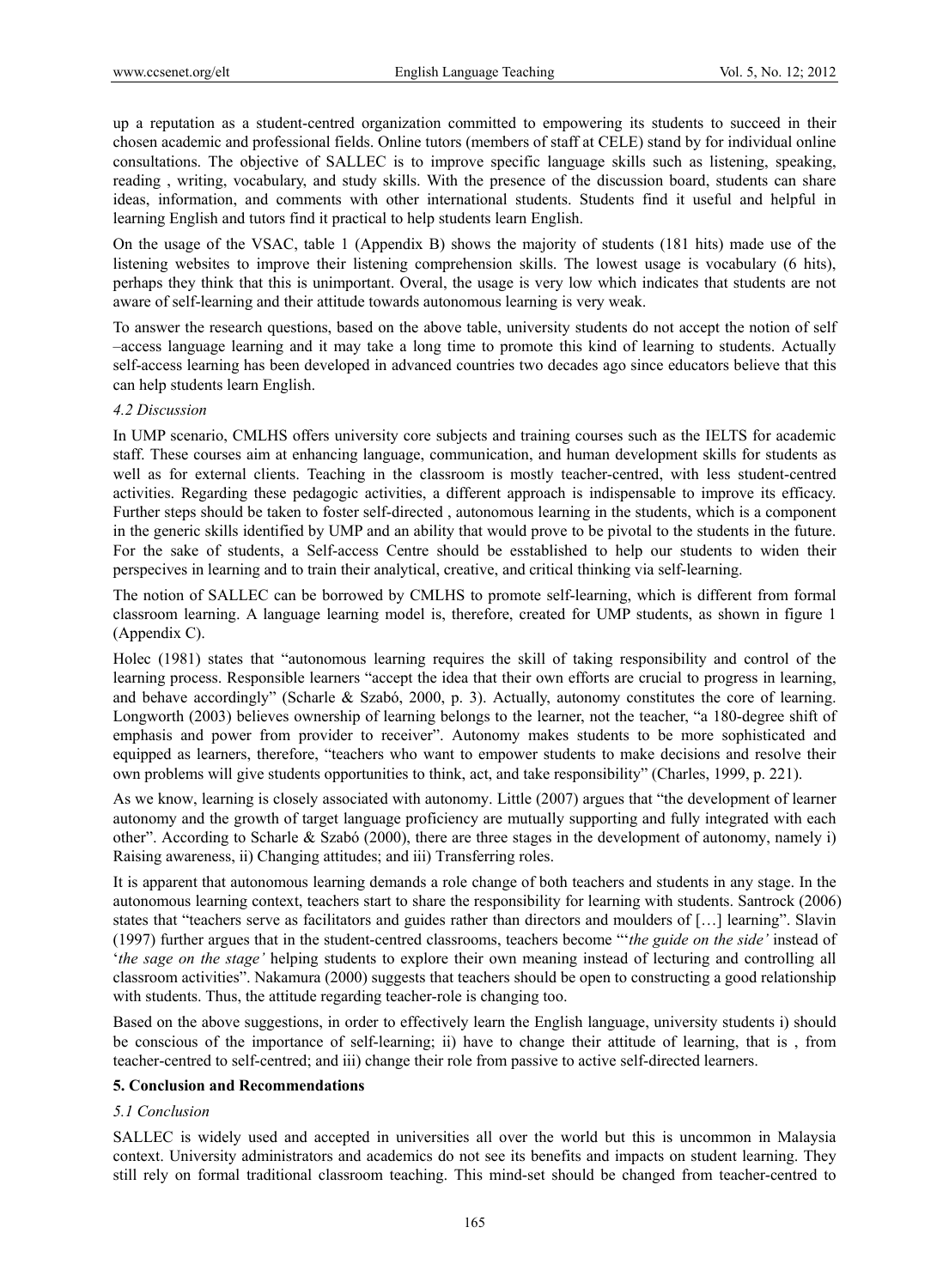student-centred learning, which is more effective.

As mentioned above, educators and academics in Malaysia are not aware of the importance of autonomous learning and therefore do not promote self-access learning. In fact, this has been promoted in Europe, the USA, Canada, and Australia for many years. The Malaysian government should follow suit, set up a SALLEC in each university and help the learners learn English by using the facilities in the centre since it benefits them profoundly.

## *5.2 Recommendations*

There are a couple of limitations in this study. First of all, the data collected came from one SALLEC only. More SALLECs, from local or overseas, should be included so that comparison can be made within these centres. Second, this is a mini scale research. More research are needed to explore the feasibility and applicability of establishing SALLECs in Malaysia. It is hoped that this paper can enlighten the Malaysia Ministry of Education in self-access language learning in tertiary institutes.

### **References**

Benson, P. (2001). *Teaching and researching autonomy in language learning*. Harlow: Pearson Ed.

Charles, C. M. (1999). *Building classroom discipline*. USA: Addison Wesley, Longman.

- Freed, B. F. (1990). Language learning in a study abroad context: The effects of interaction and non-interactive out-of-class contact on grammatical achievement and oral proficiency. In J. E. Alatis (Ed.), *Linguistics, language teaching, and language acquisition: The interdependence of theory, practice, and research* (pp. 459-477). Washington, DC: Georgetown University Press.
- Holec, H. (1981). *Autonomy and foreign language learning*. Oxford: Pergamon Press Pergamon. (First published 1979, Strasbourg: Council of Europe).
- Little, D. (2007). Language learner autonomy: Some fundamental considerations revisited. *Innovation in Language Learning and Teaching, 1*(1), 14-29. http://dx.doi.org/10.2167/illt040.0
- Longworth, N. (2003). *Lifelong learning in action: Transforming education in the 21* century. Great Britain: Kogan Page.

Nakamura, R. M. (2000). *Healthy classroom management*. USA: Wadsworth.

- Nathan, P. K. et al. (2011). Language Learning Through Socialization: Diversified Use of a Self-Access Center. *International Journal of Social Science and Humanity*, *1*(1), 19-25.
- Nunan, D. (1989). *Designing Tasks for the Communicative Classroom*. New York: Cambridge University Press.
- Santrock, J. W. (2006). *Educational psychology*. Boston: McGraw-Hill Higher Education.
- Scharle, Á., & Szabó, A. (2000). *Learner autonomy: A guide to developing learner responsibility*. Cambridge: Cambridge University Press.
- Seliger, H. (1977). Does practice make perfect? A study of interaction patterns and L2 competence. *Language Learning, 27*, 264-278. http://dx.doi.org/10.1111/j.1467-1770.1977.tb00122.x

Slavin, R. E. (1997). *Educational psychology and smart schools*. Boston: Prentice Hall.

## **Appendix A**

An example of self-learning websites in the Virtual Self-access Centre (VSAC)

Listening Materials

#### a) **Randall's ESL Cyber Listening Lab**

This site contains listening quizzes for academic purpose at various levels of difficulty and for TOEFL preparation.

#### b) **Links - Sounds of English**

*This site contains* general *ESL listening* activities, for instance, BBC World Service, English learning lounge, speeches, songs, poetry, and many more.

#### c) **http://www.learnenglishfeelgood.com/eslvideo/**

Learning through media (movies, music etc.) is one of the best ways to learn a new language. The video clips in this site will improve your listening comprehension skills, helping you to learn and practice English as spoken by normal people every day! These particular clips are from recent movies.